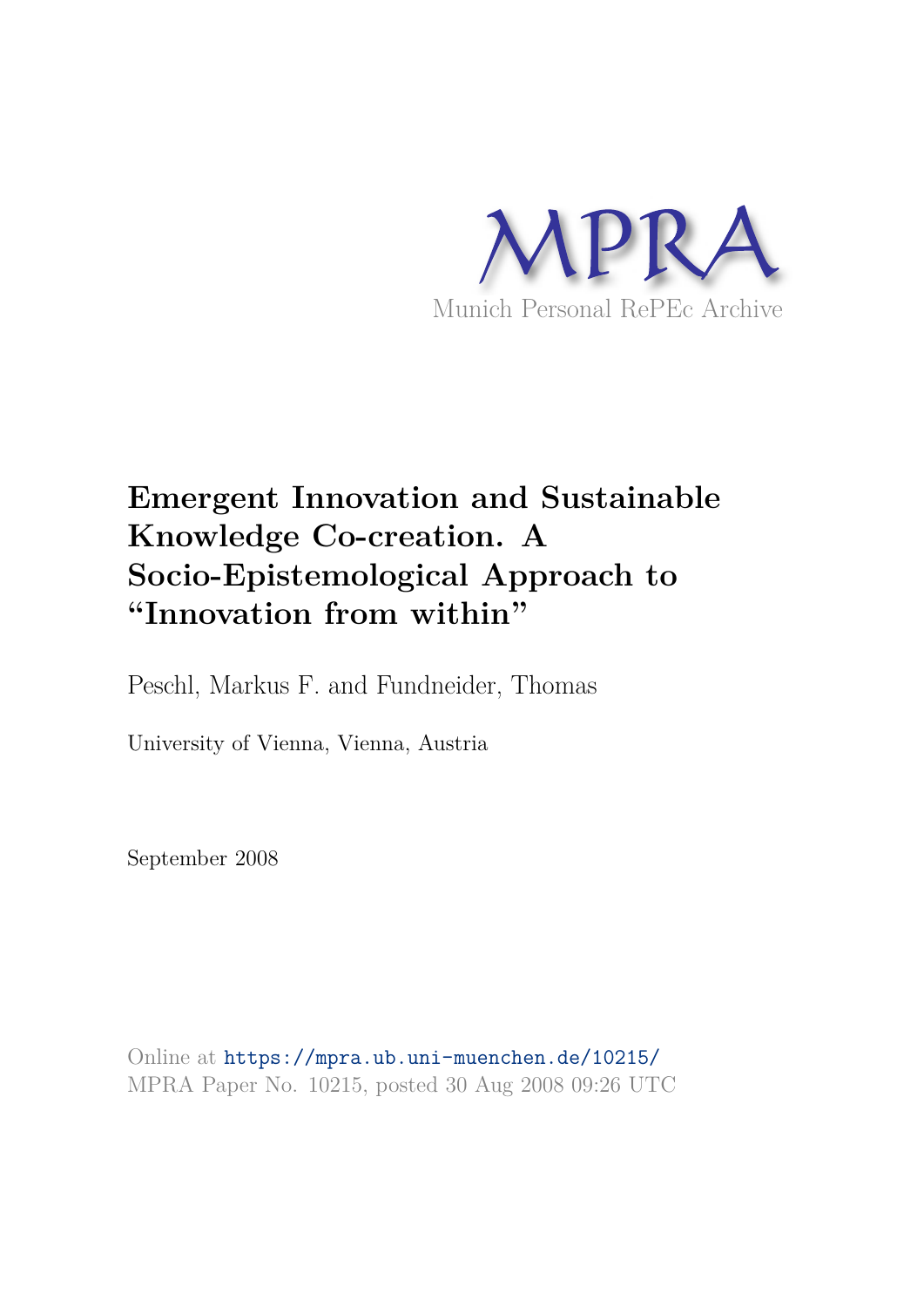# **[pesc08]**

### **Peschl, M.F. and T. Fundneider (2008):**

# **Emergent Innovation and Sustainable Knowledge Co-creation. A Socio-Epistemological Approach to "Innovation from within"**

 *In M.D. Lytras, J.M. Carroll, E. Damiani et al. (Eds.), The Open Knowledge Society: A Computer Science and Information Systems Manifesto, pp. 101–108. New York, Berlin, Heidelberg: Springer.*

*URL: ()*

*local file name: pesc08 Emergent Innovation Sustainable Knowledge Creation.pdf*

 *bibliographical data* 

@incollection{pesc08, AUTHOR  $= \{M.F. \text{ Peschl and } T. \text{ Fundneider}\},$ AUTHUR - THEST LESSIN UNITED THEORY ... THEORY ... THEORY ... TITLE = {Emergent Innovation and Sustainable Knowledge Co-creation. A Socio-Epistemological Approach to "Innovation from within"}, EDITOR  $= \{M.D. \text{Lytras and } J.M. \text{ Carroll and E. Damiani and others}\},$ BOOKTITLE = {The Open Knowledge Society: A Computer Science and Information Systems Manifesto},<br>BOOKTITLE = {The Open Knowledge Society: A Computer Science and Information Systems Manifesto},  $YEAR = \{2008\},$  $VOLUME = \{CCIS 19\},$ PAGES  $= \{101 - 108\},$ <br>ADDRESS  $= \{New York,$ ADDRESS = {New York, Berlin, Heidelberg},<br>PUBLISHER = {Springer}, PUBLISHER = {Springer}, KEYWORDS = {Design | Innovation | Knowledge management | emergent innovation | knowledge creation | socio-epistemological engineering | knowledge management | Veränderung | enabling space | Zukunft | Lernen | organisationales Lernen | Wissensgesellschaft | } }

*The following text is a draft version and might differ from the print version.*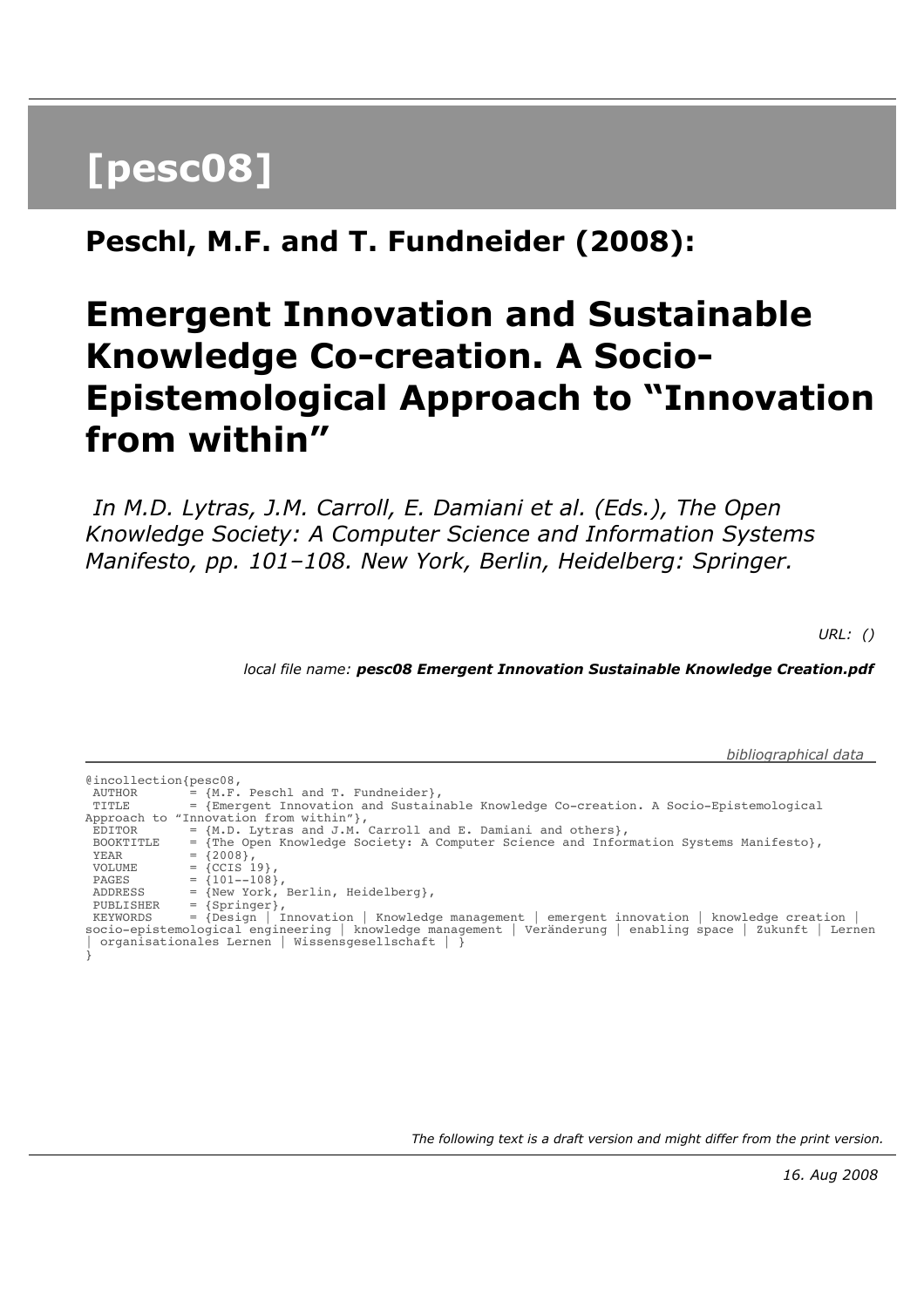### **Emergent Innovation and Sustainable Knowledge Co-Creation A Socio-Epistemological Approach to "Innovation from Within"**

Markus F. Peschl<sup>1</sup>, Thomas Fundneider<sup>2</sup>

<sup>1</sup>University of Vienna, Dept. of Philosophy | Cultures and Technologies of Knowledge [Research Group],Vienna, Austria, <sup>2</sup> tfc consulting, Vienna, Austria Franz-Markus.Peschl@univie.ac.at, tf@tfc.at

**Abstract.** Innovation has become one of the most important issues in modern knowledge society. As opposed to radical innovation this paper introduces the concept of *Emergent Innovation*: this approach tries to balance and integrate the demand both for *radically new knowledge* and at the same time for an *organic development from within* the organization. From a more general perspective one can boil down this problem to the question of how to cope with the new and with profound change (in knowledge). This question will be dealt with in the first part of the paper. As an implication the alternative approach of *Emergent Innovation* will be presented in the second part: this approach looks at innovation as a socio-epistemological process of "learning from the future" in order to create (radically) new knowledge in a sustainable and "organic" manner. Implications for knowledge society will be discussed.

**Keywords:** Knowledge society, (radical vs. incremental) innovation, emergent innovation, knowledge creation, change.

#### **1 Innovation as a Key in a Knowledge Driven Society**

Innovation has become one of the most important issues in modern knowledge society—not only in the context of business and technology, but also in many fields of science and (higher) education. What makes successful radical innovations so fascinating? What does creating "radically new knowledge" mean in the context of the so-called knowledge society? What would be the implications, if a whole society would understand itself as a *society of knowledge creators and innovators*? How can a *culture of radical innovation* be introduced into an organization or in a society, in its processes, educational systems, services, and business models which—despite their radical nature—fit into the existing structures of the organization/society?

Innovation is among the most challenging processes in the context of knowledge work. Nevertheless the creation of (radically) new knowledge is the key for almost every domain in a society, business or organization—even more so, if the main product or service is focused on knowledge. What makes innovation processes so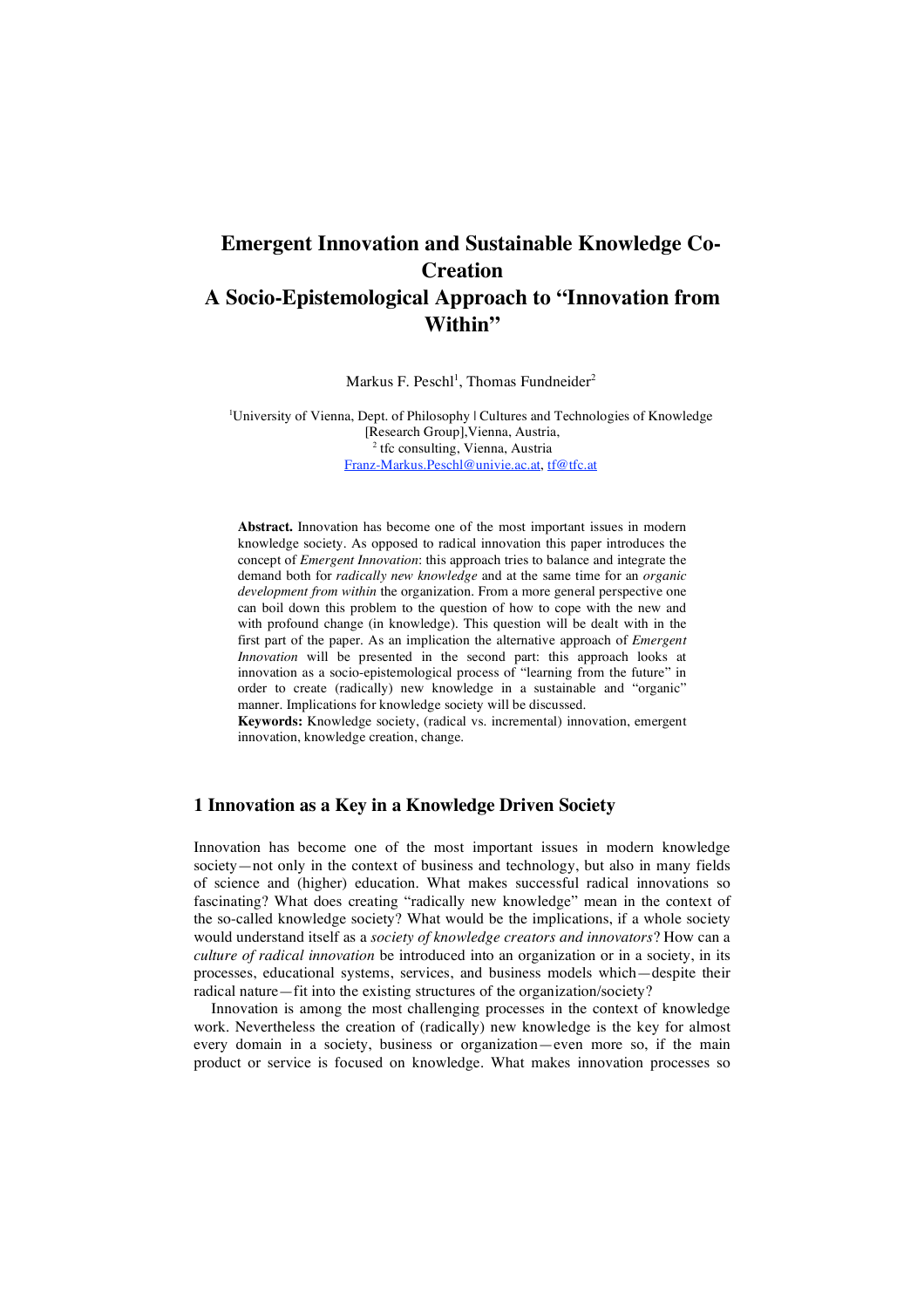difficult and challenging? Primarily, because they have something to do with the future and how to "behave" in the future; more specifically, with constructing knowledge which has to fit both into external future changes (including the resulting new requirements) and to what and where the organization will be at this point in time (e.g., concerning its technology, knowledge, human resources, etc.). In most cases these future states are almost impossible to predict accurately, because the underlying social, economic, technological as well as knowledge dynamics is too complex. In a way we are in a similar situation as science and technology always is: one is trying to predict an aspect of reality in order to increase the level of control over this aspect the only way one can achieve this is to create new knowledge and apply it in various contexts. Hence, *innovation* and *knowledge* are intrinsically coupled in a complex knowledge process of: (i) acquiring knowledge (via observation, etc.), (ii) abstracting and constructing knowledge (understanding), (iii) creating new knowledge, and (iv) realizing this knowledge in concrete prototypes; (v) after fast cycle learning processes on these prototypes (vi) this newly generated knowledge gets embodied in the organization.

Hence, if a society understands itself as a knowledge society and if it puts innovation as a core issue on its agenda (e.g., European Commission [7]), we will have to find ways of integrating the processes of creating (radically) new knowledge into all levels of society—most importantly in the educational system, in the fields of ecological and climate issues, in the way how we do science, as well as business.

#### **2 Innovation as a Process of Knowledge Creation**

#### **2.1 Classical Perspectives on Innovation**

In the field of classical innovation management one differentiates between processes of *incremental* and *radical* innovation (e.g. [6] and many others). Incremental innovation is characterized by minor changes and optimizations which do not touch the underlying concepts; "…incremental innovation refines and extends an established design. Improvement occurs in individual components, but the underlying core design concepts, and the links between them, remain the same." (Henderson [8], p 11).

"Radical innovation, in contrast, is based on a different set of engineering and scientific principles and often opens up whole new markets and potential applications... Radical innovation often creates great difficulties for established firms and can be the basis for the successful entry of new firms or even the redefinition of an industry". ([8], p 9). While incremental innovation goes for optimization (see also level 2 of Figure 1) the focus of radical innovation is on changes in the more profound domain of core concepts or base principles. In most cases, making changes in these fundamental domains implies radical changes in the whole structure, society, product, or service (plus its context; e.g., by opening up completely new markets). In other words, radical innovation starts off with changes in the assumptions (see also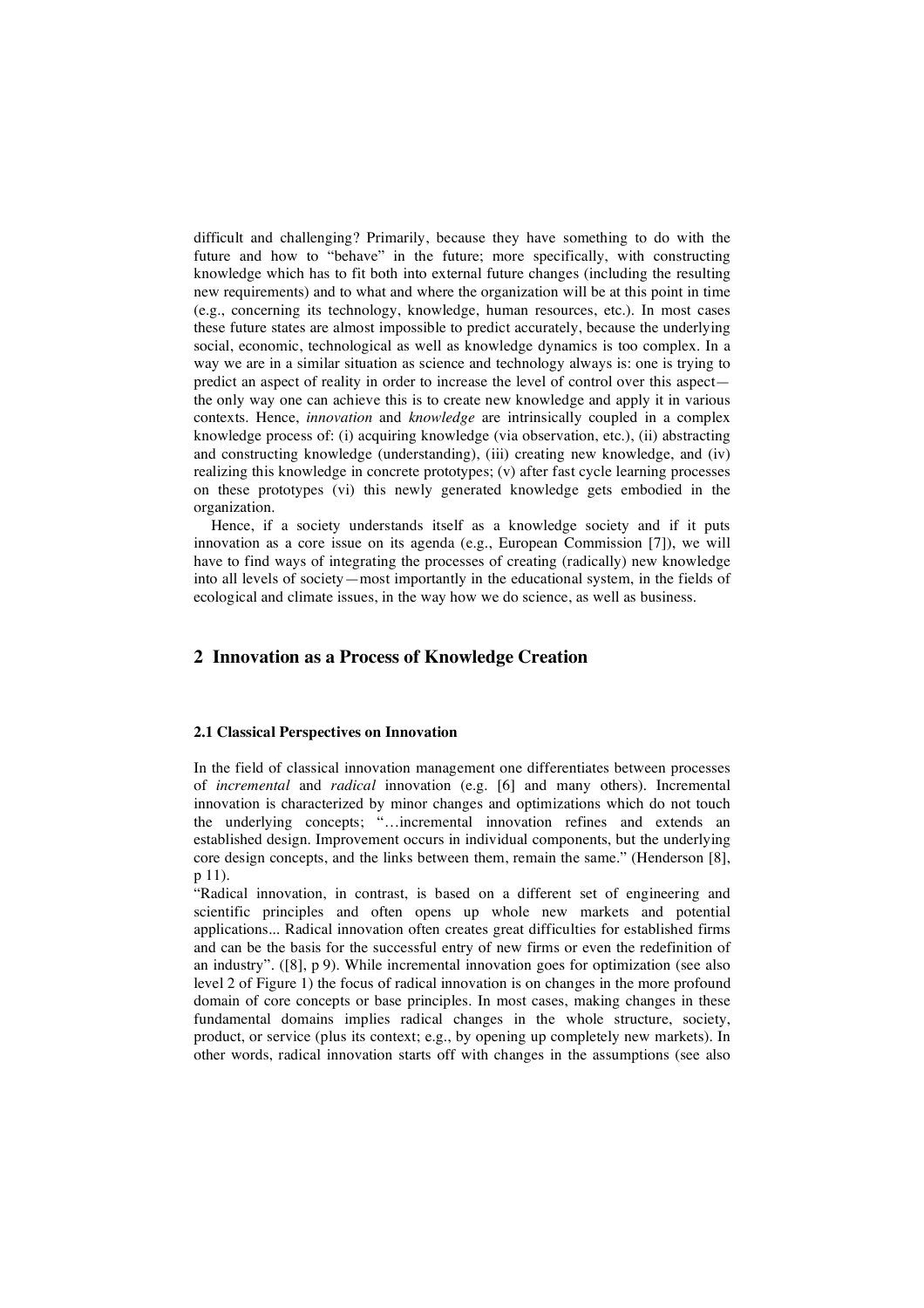level 3 and 4 of Figure 1). "A change in principle, then, fits with our intuition of what constitutes a novel technology. I will therefore define a new (radically novel) technology as one that achieves a purpose by using a new or different base principle than used before." ([2], p 278)

#### **2.1 Strategies of Creating New Knowledge in a Changing Environment**

Taking the radically knowledge oriented perspective on innovation having been laid out above seriously one can boil it down to the question of *how to cope with the new and with change by creating (radically) new knowledge*. After taking a look at possible strategies of knowledge creation in this section an alternative approach to innovation will be presented in the second part: *emergent innovation*. This approach looks at innovation as a socio-epistemological process of "learning from the future as it emerges" instead of imposing some external and artificial solution to a problem.



**Fig. 1.** Strategies of how to cope with change (adapted from Scharmer [14])

Coping with change (see Fig. 1) is at the heart of any innovation process. In most cases the challenge is how to react to this change with a strategy which is based on new knowledge or—even better—to *anticipate* this change and proactively *shape the future* by developing and applying new knowledge. From a knowledge perspective this is a triple challenge: one has not only to react to a change which has occurred already; rather, (a) one has to *anticipate* this change and (b) to *relate* it to a possible future state of one's own knowledge (be it in one's own society, business, human resources, technology, etc.). (c) Above that, one has to *shape* a whole future scenario which integrates these domains in a (radical) innovation (radically new knowledge,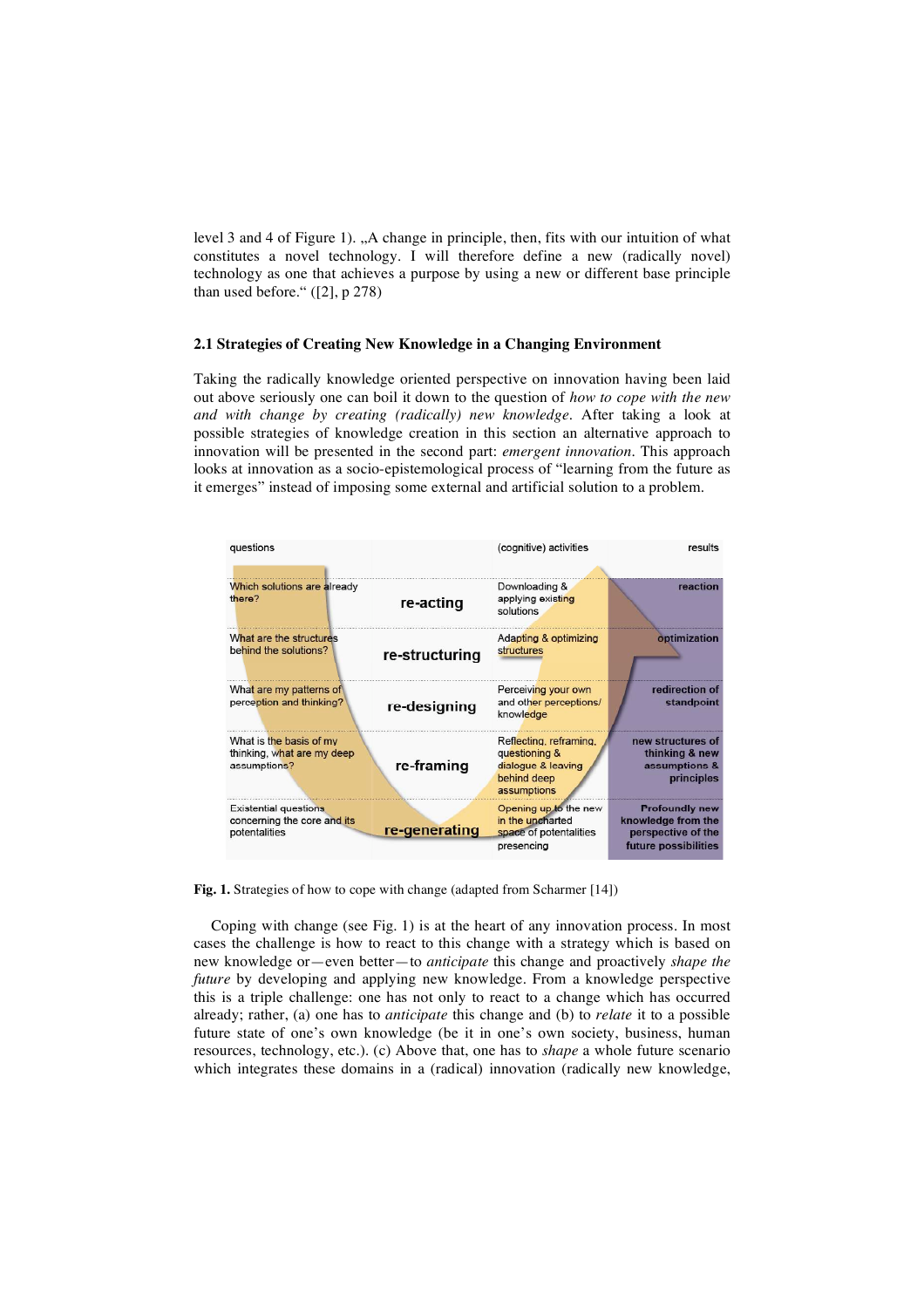business model, service, product, etc.). Of course, this is the most sophisticated form of dealing with the challenge of knowledge creation and change. In the following paragraphs we are going to discuss different levels and strategies of how to deal with change (see Figure 1; see also [14, 15]):

- 1. *Reacting and downloading* is the simplest way of responding to change. Already existing and well established behavioral, organizational, perceptual, or cognitive patterns are applied to solve the problem or the learning/adaptation task. This is the most convenient and most economic way of reacting to change, because it requires only downloading of already prefabricated solutions, knowledge, patterns, etc. The price of this simple response is quite high: (i) the reactions are highly rigid and (ii) the resulting solutions or changes do not go very deep and in most cases do not even scratch the underlying issues of the problem. However, this mode of dealing with change is what most cognitive systems and organizations do most of their time.
- 2. *Restructuring and adaptation* goes one step further by not only applying already existing knowledge patterns, but to use these patterns as a blueprint which is *adapted* slightly to the current situation. From a cognitive perspective this is a highly efficient learning strategy, because it is not as rigid as downloading, but it can be done with minimal cognitive effort; namely, to make use of already existing knowledge, patterns, change them slightly and apply them to the new situation, task, etc. From the field of cognitive (neuro-)science these processes are well understood—these are the classical learning and adaptation processes well known from the domains of connectionism or computational neuroscience (e.g., [3, 10, 13] and many others). From this perspective it becomes clear that these processes are mathematically equivalent with processes of *optimization*. I.e., we are searching for an optimum in an already pre-structured space (of solutions). These processes of optimization normally lead to *incremental innovations* [6].
- 3. *Redesign and redirection*: The focus of this strategy to cope with change is to primarily explore one's own patterns of perception and thinking in order to be able to assume *new perspectives*. In that process the focus of attention shifts from the external object to the source of one's cognitive and perceptual activities—this shift is referred to as *redirection* (e.g., Depraz, Varela; [5, 16]). This can be done individually, however, it is much more effectively in a collective setting. The goal is to arrive at a position from which it is possible to take different standpoints and to understand what one's own patterns of perception and thinking are—these insights act as a starting point for creating new knowledge and for the following level of reframing.
- 4. *Reframing*: The process of redirection does not touch the domain of assumptions in most cases; downloading, adaptation, and optimization are sufficient for mastering everyday problems and challenges. In a way these solutions are not very interesting from the perspective of radical change, because they do not bring forth fundamentally new knowledge, insights, or understanding. Fundamental change is always connected with reflection of *deep assumptions* and stepping out of the more or less consciously—chosen framework of reference. I.e., going beyond the boundaries of the pre-structured space of knowledge and "reframe" it in the sense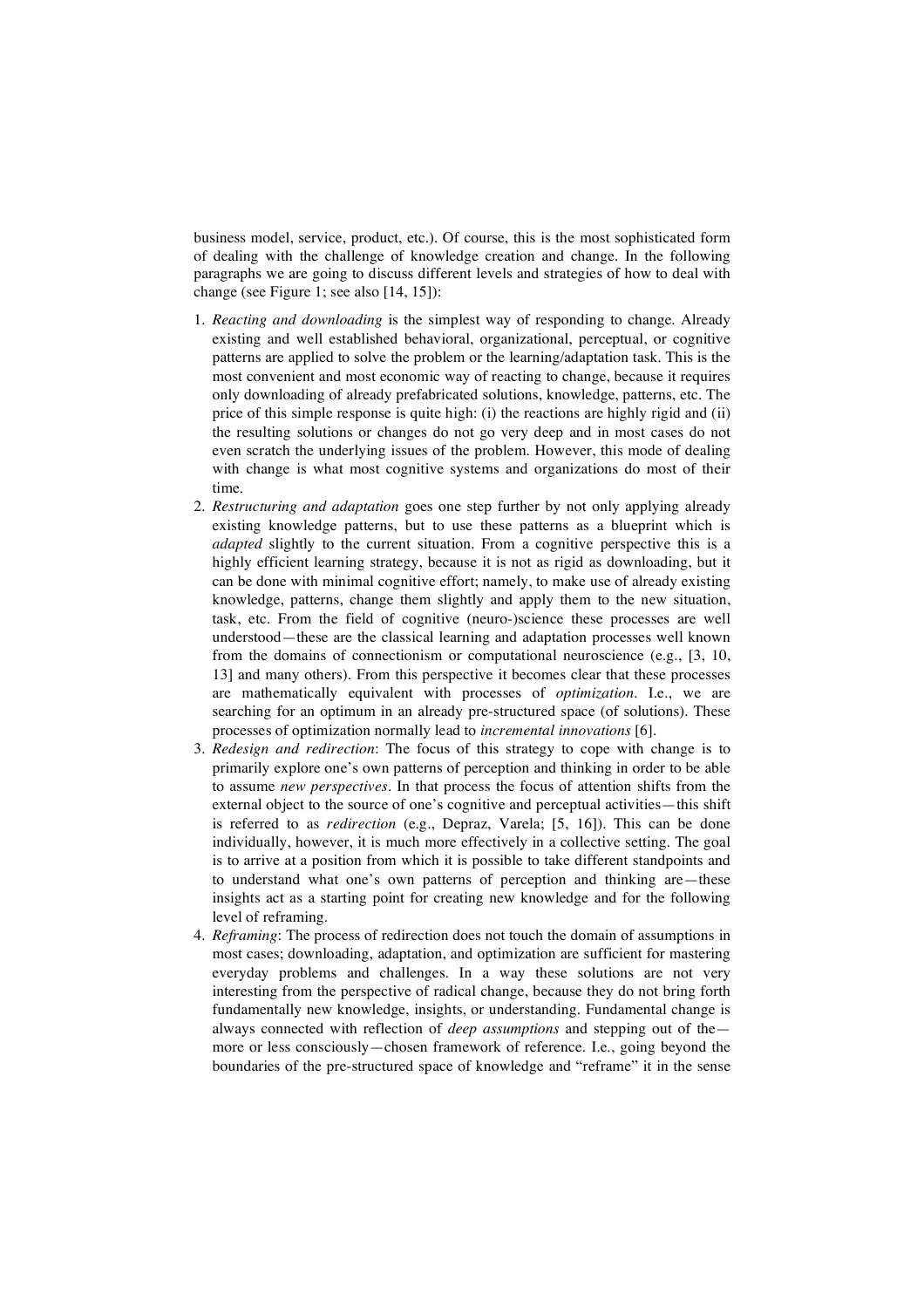of constructing and establishing new dimensions and new semantic categories. This process concerns the level of mental models, premises, deep assumptions and their change. In dialogue-like settings (e,g., Bohm; Isaacs [4, 9]) these assumptions are explored in a double-loop learning manner [1]. Going one step further, this process of reflection leads to the construction of completely new conceptual frameworks enabling the reframing of already well established cognitive structures. These are the basis for *radical innovations*.

5. *Re-generating, profound existential change, and "presencing"*: On a more fundamental level, change goes beyond reframing; it is not only concerned with intellectual or cognitive matters and modifying assumptions any more. In that more fundamental context, questions of *finality, purpose, heart, will*, etc. come to the fore—what they have in common is that they concern an *existential* level rather than a cognitive level. From a learning perspective these processes are realized in the *triple-loop learning strategy* (Peschl [11]). In this mode of learning change is not solely based on cognitive reflection any more, but more importantly on *existential reflection* and learning. In a way the goal is to bring the existential level of the person and the organization/society (i.e., its acting as well as its core) into a status of inner unity/alignment with itself and with its future potentials as well as with future requirements. What might sound esoteric is in fact a very old theme and philosophical issue going back at least to Aristotle's philosophy. Very often these questions concern the domain of the core/substance of the innovation object and of *wisdom*. Due to its existential character [11, 14, 15] refer to this mode of change/learning as "*presencing*". It represents an approach to innovation which does not primarily learn from the past, but which shifts its focus towards "*learning from the future as it emerges*". I.e., the goal is to be very close to the innovation object and at—the same time—completely open to "what wants to emerge" (out of the surrounding, out of the organization, its humans and its knowledge)—the difficult part in this approach is (i) to profoundly understand the situation (i.e., the core of the innovation object) plus its context, (ii) to match these insights with the potentials which want to emerge, and (iii) to bring them into a consistent and integrated picture. In short the process of presencing is about a fundamental examination of the *core* of the innovation object leading to a profound, holistic, and integrated understanding of this object including its context— only a highly nurturing environment for generating profound new knowledge may give rise to *radical innovations* which are not only radically and fundamentally new and completely "out of the blue", but which are also *fitting well* into what emerges in society, in the organization, and in culture in general.

These strategies of coping with change and innovation do not exclude each other; in most cases aspects of almost every level are present in one or the other way in innovation processes—the interesting question for an organization or society is where it shifts its focus to.

It is clear that levels 3–5 are *intellectually challenging* and demands for an explicit culture of openness, knowledge creation, and real commitment to (radical) innovation both on an individual and a collective level. From an innovation perspective, these levels are most interesting—hence, the question: how can these innovation processes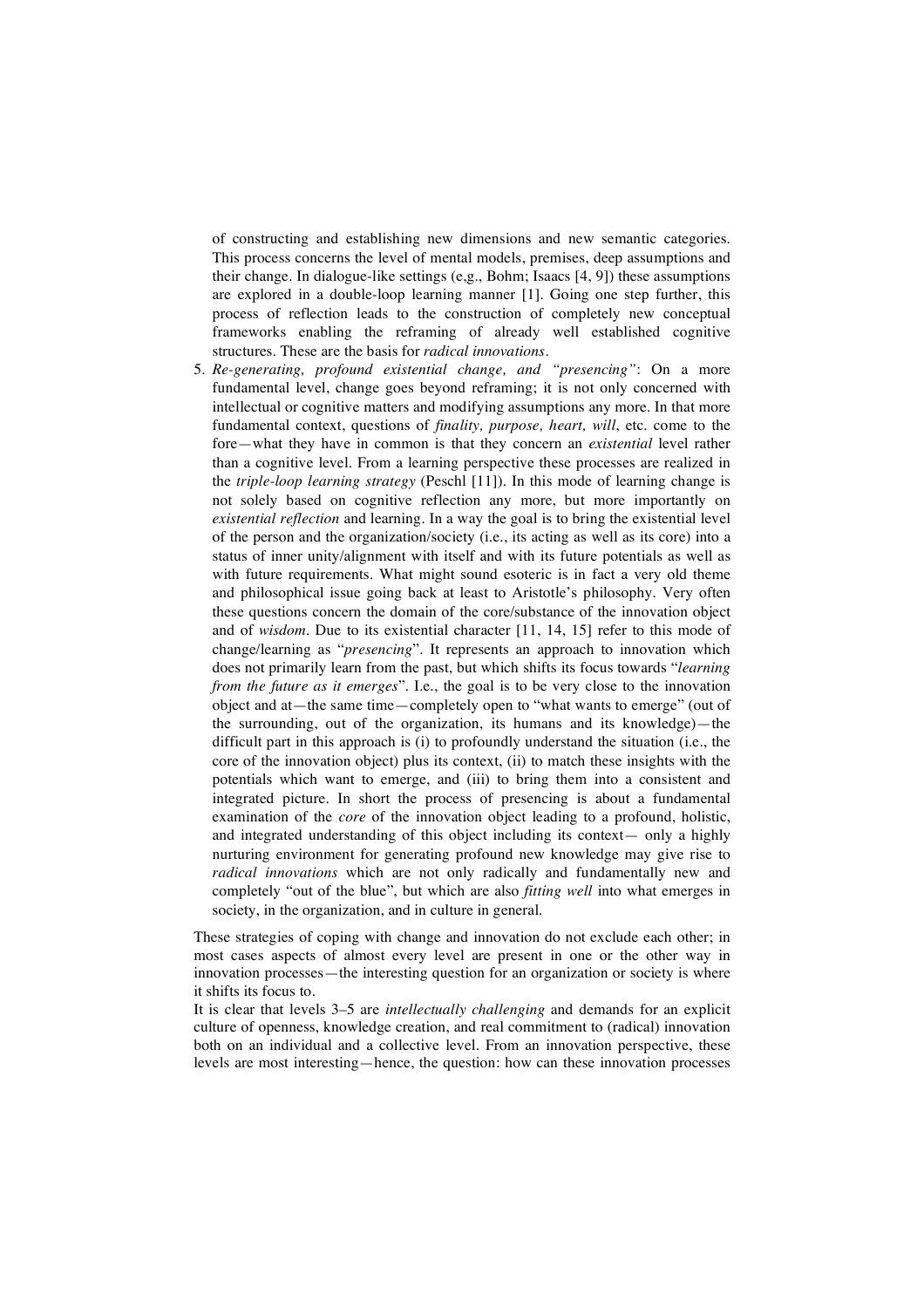of levels 4 and 5 be realized in organizational settings or in a whole society? Besides their manifestations as entirely new, surprising, and convincingly coherent innovations, services, products, or business models the fascinating aspect of "real" fundamental innovations are the "mental innovations" and the "mental change processes" of knowledge (creation) having led to these manifestations. How can they be brought about?

#### **3 Emergent Innovation**

We are suggesting a newly developed concept as one possible answer to these questions: *Emergent Innovation*. this approach has been empirically tested in several educational and business settings. It follows a fundamentally different approach: it is a *socio-epistemological technology* focusing on the cognitive, epistemological, and social processes leading to a "*radical yet organic innovation from within*".

#### **Profoundly Understanding the Core as Prerequisite for Emergent Innovation**

This kind of *innovation emerges* out of a process of (i) a profound understanding of the innovation-object and (ii) reflecting and letting-go of predefined patterns of perception and thinking (compare also U-Theory [14]). This leads to *radical, yet "organic innovations" in the sense of both respecting and developing/changing the core/essence of the innovation-object* (be it an aspect of society, business, service, product, idea, etc.). This socio-epistemological technology of emergent innovation is a highly fragile and intellectually challenging process which has to be held in a container which we are referring to as *enabling space* [12]; it is a multi-dimensional space enabling and facilitating these processes of knowledge creation. This enabling space comprises of a physical, social (trust, etc.), mental/cognitive, epistemological, as well as technological dimension.

#### **"Innovation from Within" and Thinking from the Future**

Seeing, profoundly understanding, reflecting, and respecting what is (already) is at the focus in the first phases of the process of Emergent Innovation; it regards what is already there as a chance rather than an obstacle. Instead of imposing external and/or inadequate patterns or "wild ideas" to the object of innovation Emergent Innovation tries to respect and at the same time explore and develop the most radical and unforeseen potentialities of the (profound understanding of the) core/essence of what is already there. In other words, it explorers the space of *what is present in a latent manner* and what wants to emerge. In this sense emergent innovation is a kind of "*radical innovation from within*".

Exploring this space of potentialities implies that Emergent Innovation looks at innovation as thinking from the perspective of future potentialities rather than of repeating, adapting, and extrapolating patterns from the past. The question "*what wants to emerge?*" is a clear pointer into the future and implicitly instructs the whole process of Emergent Innovation/knowledge creation. As an implication of the points above the knowledge being created in such a process of Emergent Innovation is not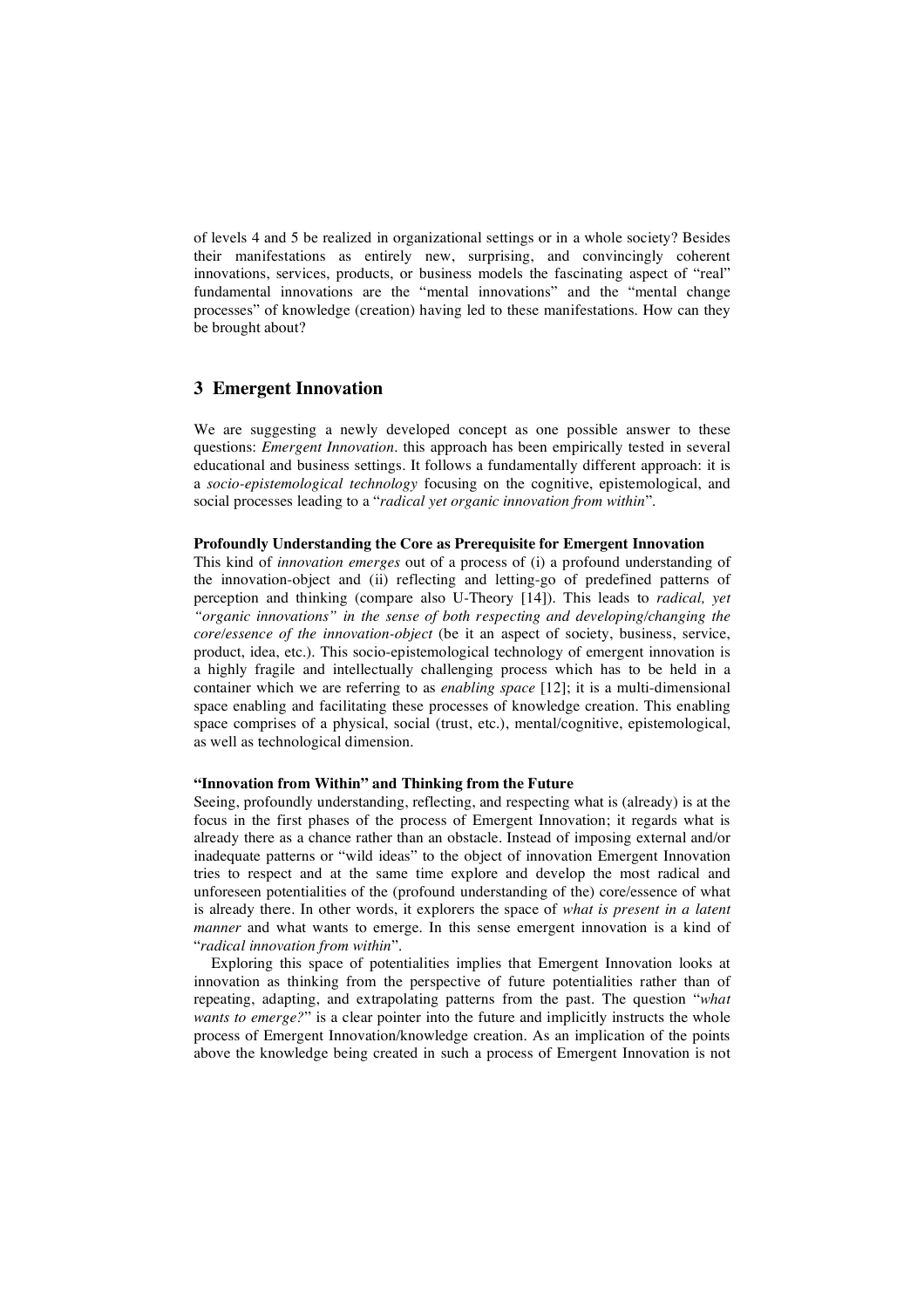some kind of superficial innovation artificially grafted onto an organization by some external forces (or consultants); rather, it is an organically grown, yet radically new knowledge both fitting into the existing structures and bringing forth something radically new.

#### **Emergent Innovation as a Collective Socio-epistemological Process of High Quality Knowledge Creation**

In most cases, innovations do not just happen by chance. A culture of openness, learning, creativity, readiness for error, etc. must be fostered and rewarded in order to make innovation happen in an organization or even in a whole society.

Regardless of the many techniques available to stimulate innovations, most innovation processes are based on the classical process steps of: idea generation, idea selection, idea management and realization of plans. In many cases the techniques being used in this process are massive brainstorming sessions (quantity first), market research, user testing, external studies etc. Most outcomes of such an approach are *incremental* innovations, as the basic thinking behind these processes does not go beyond level 2 (see Figure 1). They are implicitly based on the assumption that radical innovation is based on "far out", "creative", and completely orthogonal ideas (grafted onto the business from the outside), on a high quantity of—in most cases low quality—ideas going through a rigorous selection/evaluation process, etc. which makes the whole process even more erratic and unpredictable.

The core idea is that *emergent innovation* is not primarily dependent on exceptional individuals who are supposed to create radical innovations, but that a larger number of members of an organization acquire the understanding and skills in the basic thinking that underpins the processes of levels 4 and 5 in Figure 1.

#### **Emergent Innovation—Aspects for Knowledge Society**

If innovation is a top priority in a knowledge society, it will have to find ways of integrating these issues into its most basic systems, such as the educational system, the way we do business, science, the way we deal with ecological issues, etc. Taking the approach of Emergent Innovation into account the following selection of points has turned out to be crucial with respect to questions of knowledge society:

- There has to be a clear focus on the processes of cognition, perception, and reflection as well as on training and changing them profoundly (via techniques of radical reflection, questioning, dialogue, deep observation, etc.).
- As Emergent Innovation primarily looks at and values what is already there society has to "relearn" to be more attentive, to listen and observe more deeply, to understand profoundly, etc. instead of hoping to find its fortune in only generating completely shrill and "far out" ideas which do not really fit their needs and desires.
- We have to learn to be silent and to wait: i.e., sometimes it is necessary to take some time of doing—superficially seen—"nothing" and listen to what wants to come forth instead of forcing some pseudo innovative activity. In other words, the focus is shifted towards the process of *emergence* of innovation (from within) and towards *enabling* this process (instead of imposing or forcing it; see "enabling space" [12]).